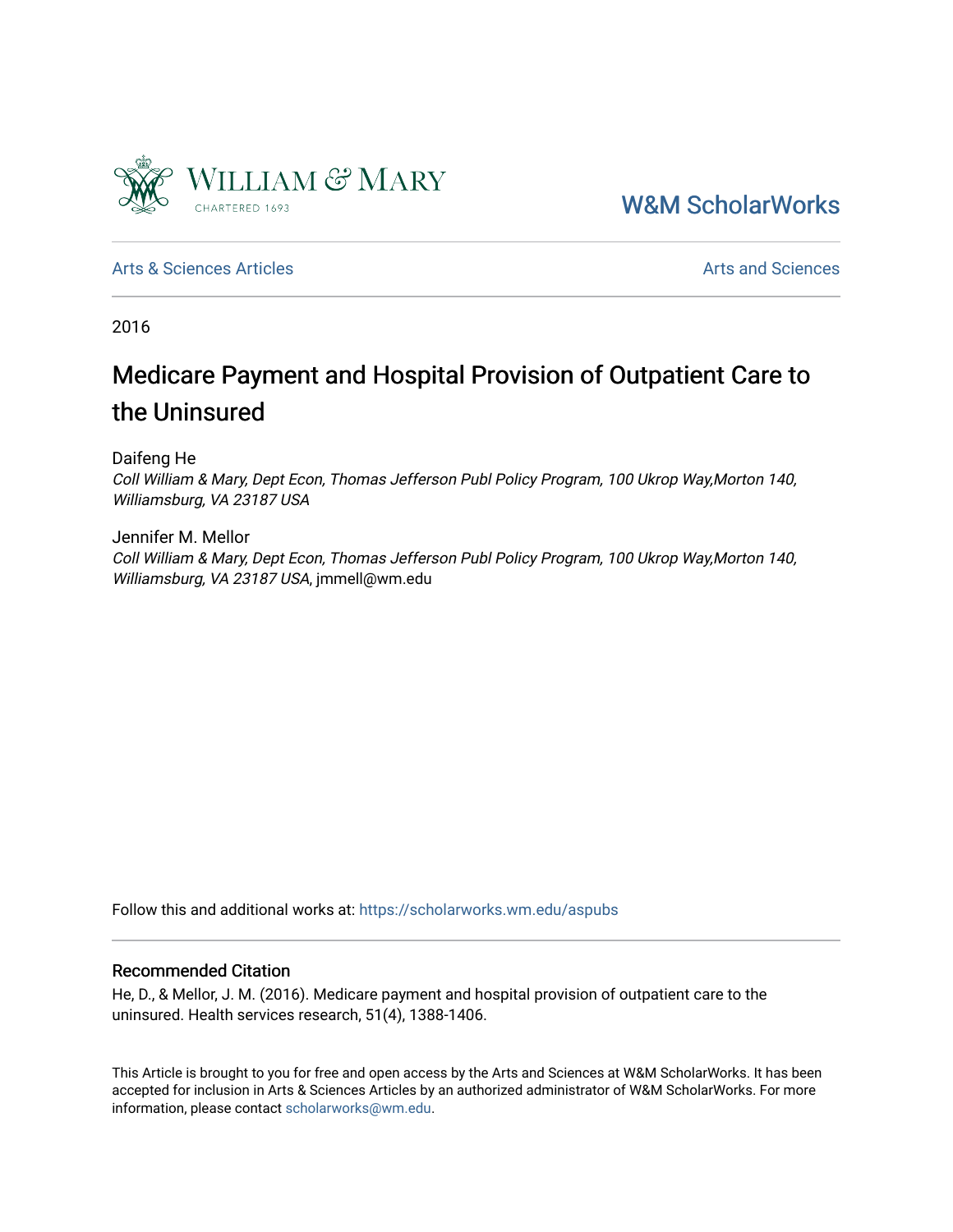## Health Services Research

© Health Research and Educational Trust DOI: 10.1111/1475-6773.12433 RESEARCH ARTICLE

## Medicare Payment and Hospital Provision of Outpatient Care to the Uninsured

Daifeng He and Jennifer M. Mellor

Objective. To describe the amount of hospital outpatient care provided to the uninsured and its association with Medicare payment rate cuts following the implementation of Medicare's Outpatient Prospective Payment System.

Data Sources/Study Setting. We use hospital outpatient discharge records from Florida from 1997 through 2008.

Study Design. We estimate multivariate regression models of hospital outpatient care provided to the uninsured in separate samples of nonprofit and for-profit hospitals.

Principal Findings. Hospital outpatient departments provide significant amounts of care to the uninsured. As Medicare payment rates fall, total charges and the share of charges for outpatient visits by the uninsured decrease at nonprofit hospitals. At forprofit hospitals, the share of outpatient care provided to uninsured patients increases, but there is no significant change in the number of uninsured discharges.

Conclusions. Nonprofit and for-profit hospitals respond differently to reductions in Medicare payments; thus, studies of the impact of legislated Medicare payment cuts on care of the uninsured should account for differences in hospital ownership in communities. Given that outpatient care to the uninsured includes preventive and diagnostic care procedures, reductions in this care following payment cuts may adversely affect longrun health and health care costs in communities dominated by nonprofit hospitals.

Key Words. Uninsured/safety net providers, Medicare, hospitals, administrative data uses

In 2011, U.S. hospitals provided \$41.1 billion of care for the uninsured or underinsured in the form of charity care and bad debt, amounting to 5.9 percent of all hospital expenses (AHA, 2013). Although much of this care takes place in emergency departments (EDs), the uninsured make millions of non-ED outpatient hospital visits every year (CDC/NCHS, 2013a). In 2010, uninsured patients accounted for nearly 7 million visits to U.S. hospital outpatient departments not including EDs, or 6.9 percent of all such visits; by comparison, inpatient discharges of the uninsured numbered 2.2 million and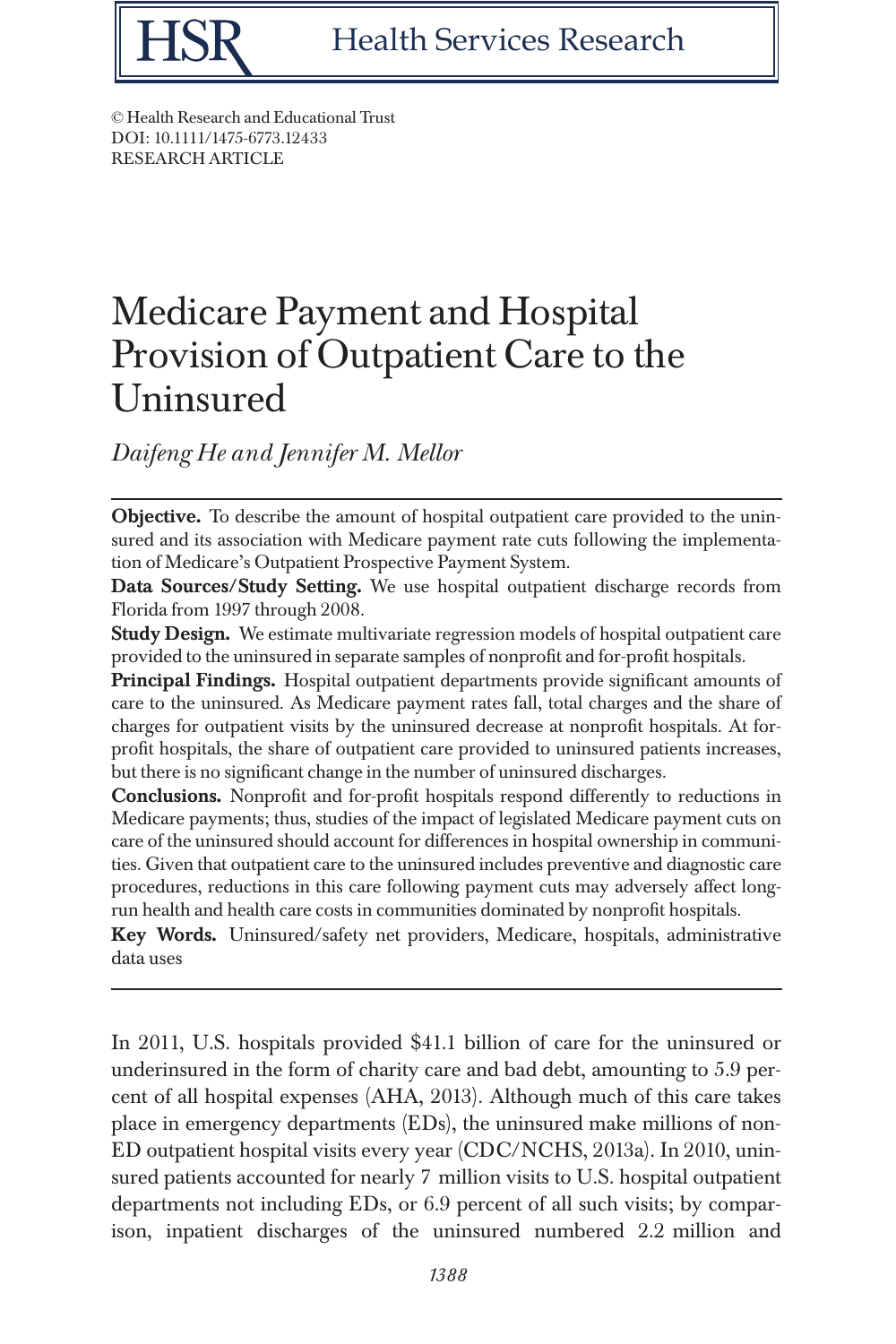represented a slightly lower 6.2 percent of short-stay discharges (CDC/ NCHS, 2013b,c). Numerous studies have examined the determinants of inpatient or overall hospital care provided to the uninsured, but little is known about the factors associated with hospital outpatient care provision to the uninsured. This is an unfortunate gap in the literature as outpatient care increasingly serves as a substitute for more expensive inpatient care, and its timely receipt can reduce the subsequent need for additional care. As several types of payment cuts in the Affordable Care Act (ACA) reduce the support that hospitals receive for providing care to the uninsured, and as millions of Americans will remain uninsured even with the coverage expansions in the ACA, the provision of care to the uninsured remains an important topic (KFF, 2013).

This study provides new findings on the provision of hospital outpatient care to the uninsured using hospital outpatient discharge records from Florida from 1997 through 2008. First, we describe patterns in hospital outpatient care provided to uninsured patients by examining levels and trends and the types of outpatient care provided in Florida. Next, we build on the prior literature by estimating the association between hospital outpatient care provided to the uninsured and payments in the Medicare program. As theory and empirical evidence suggest that the effects of Medicare payment policies vary by ownership, we examine care provision among all private short-term acute care hospitals and then separately by hospital ownership.

We focus on the exogenous Medicare payment changes brought on by the Outpatient Prospective Payment System (OPPS), which was established by the BBA of 1997 and went into effect in 2000. Prior empirical studies report that other types of Medicare and Medicaid payment cuts reduced uncompensated care provided by nonprofit and safety-net hospitals (Davidoff et al. 2000; Bazzoli et al. 2006; Hsieh and Bazzoli 2012). These studies examine either hospitals' provision of inpatient care to the uninsured or hospital uncompensated care in all settings. Even within the broader literature on hospital treatment of the uninsured, we know of only two studies on outpatient care, and neither examines changes in the payment rates of public programs. Frank and Salkever (1991) model both inpatient and outpatient charity care and bad

Address correspondence to Jennifer M. Mellor, Ph.D., Department of Economics, Thomas Jefferson Public Policy Program, College of William & Mary, 100 Ukrop Way, Morton 140, Williamsburg, VA 23187; e-mail: jmmell@wm.edu. Daifeng He, Ph.D., is with the Department of Economics, Thomas Jefferson Public Policy Program, College of William & Mary, Williamsburg, VA.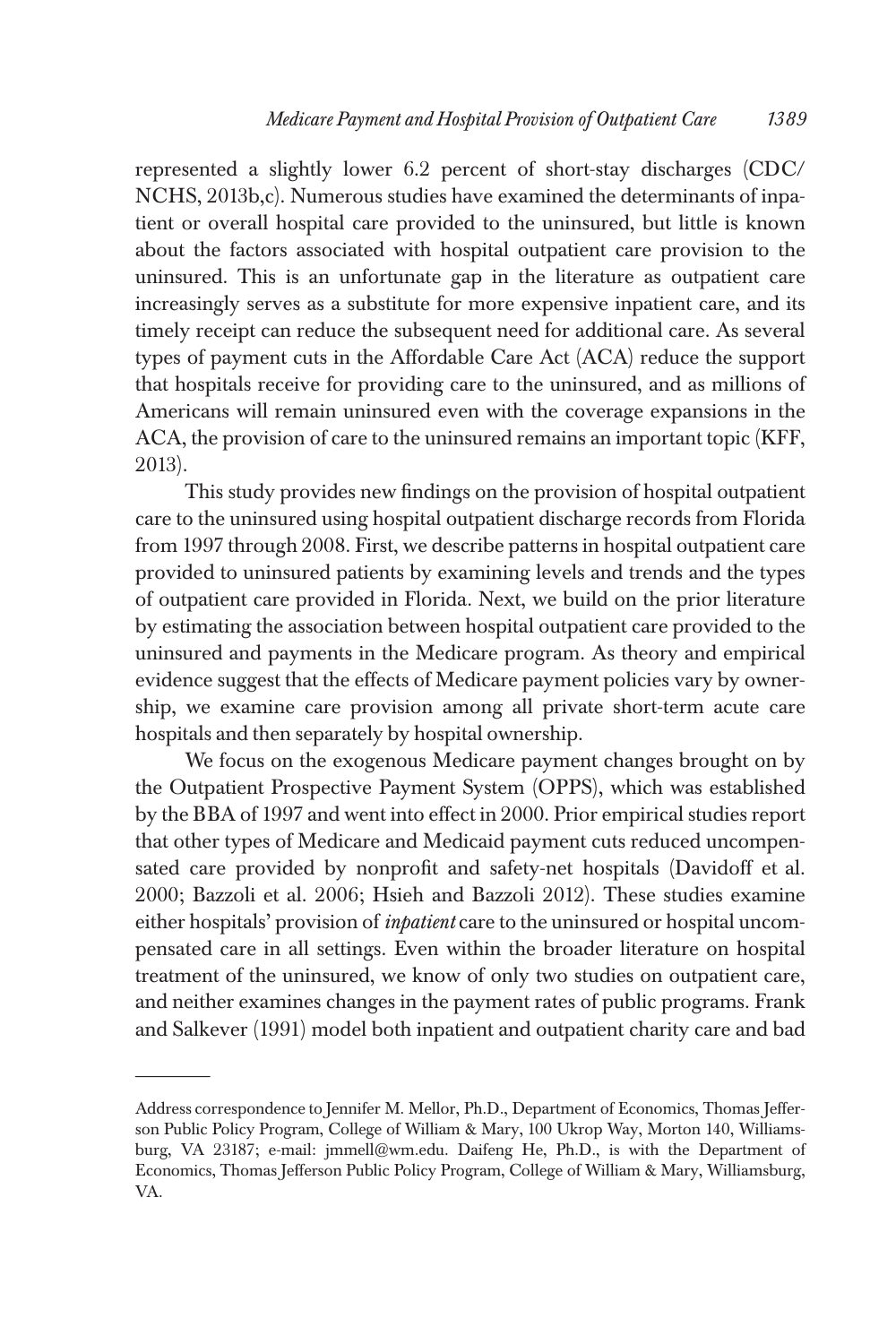debt admissions among Maryland hospitals; Garmon (2009) examines the effect of hospital competition on inpatient and outpatient uncompensated care by Florida and Texas hospitals. Thus, our study is the first to examine the association between Medicare payment and outpatient hospital care for the uninsured.

These changes in outpatient care are worth examining as outpatient care plays an increasingly important role. From 2002 to 2007, Medicare outpatient spending per beneficiary grew 47 percent while inpatient spending grew only 18 percent (MedPAC, 2009). Further, outpatient care may be more responsive to financial pressures than inpatient care. Because hospitals are required by law to stabilize emergency department patients regardless of ability to pay, they may have little flexibility in selectively admitting certain types of inpatients. In contrast, hospitals in general are not legally required to provide nonemergency care to patients in the outpatient setting, and they may be more flexible in adjusting outpatient care provision to the uninsured.

#### Conceptual Framework

Below we review prior theoretical models of hospital behavior to explain how Medicare payment can affect the provision of care to the uninsured. We draw on existing economic theories and empirical work regarding hospitals' decisions to provide uncompensated care. As noted by Davidoff et al. (2000), much of the literature suggests that nonprofit and for-profit hospitals' decisions regarding uncompensated care provision should be examined separately. Our summary emphasizes several key insights from Banks, Paterson, and Wendel (1997), which contrasts the different objectives of nonprofit and for-profit hospitals and examines both types of hospitals' responses to payment changes.

In the case of nonprofit hospitals, economic models typically assume that the hospital's objective is to maximize utility, where utility increases with the amount of uncompensated care provided (e.g., Frank and Salkever 1991; Gruber, 1994). Hospitals choose the amount of uncompensated care subject to the constraint that hospital profit equals zero; hospital profit is defined as revenue per patient times the number of patients, less costs. Solving their model mathematically, Banks, Paterson, and Wendel (1997) show that as the price received by paying patients (revenue per patient) falls, uncompensated care provision falls as well.

Empirical studies of nonprofit hospitals support this theoretical prediction. Davidoff et al. (2000) find that increases in Medicaid and Medicare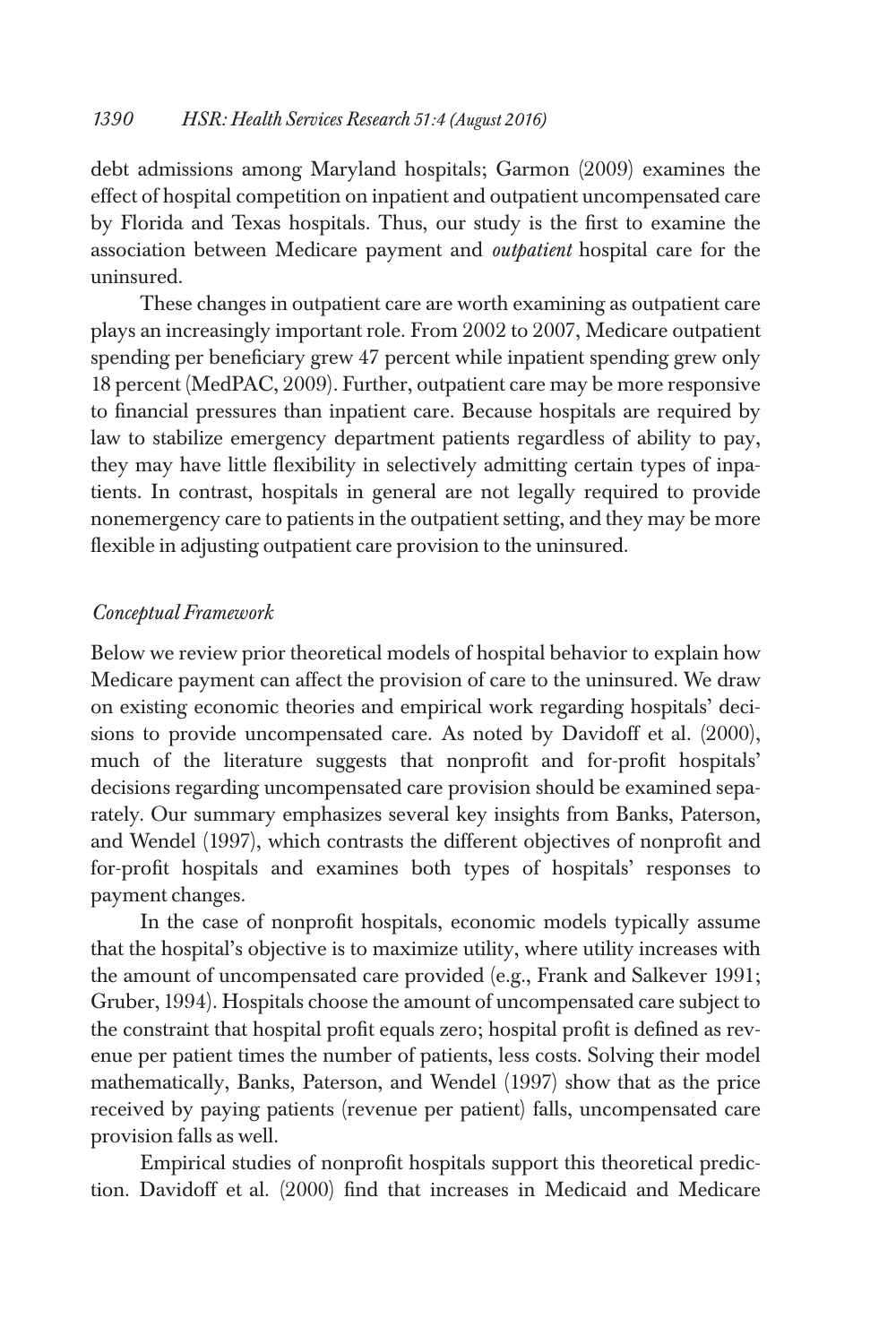payment generosity increased the amount of uncompensated care provided by nonprofit hospitals. Bazzoli et al. (2006) find that core safety-net hospitals reduced the amount of uncompensated care in response to Medicaid payment pressures triggered by the Balanced Budget Act (BBA) of 1997. Hsieh and Bazzoli (2012) report that reductions in Medicaid Disproportionate Share Hospital (DSH) payments led nonprofit hospitals to reduce their uncompensated care provision.

In contrast, economic models of for-profit hospitals assume that profit maximization is the hospital's objective. The decision to provide uncompensated care is viewed as a "business decision" that may improve a hospital's standing in the community or relationship with physicians (Gray 1991). In Banks, Paterson, and Wendel (1997), the for-profit hospital's cost function includes the costs of producing health care as well as the "expected penalty cost" of underproviding uncompensated care in the community. Mathematically, Banks, Paterson, and Wendel (1997) show that a decrease in the price paid by paying patients reduces the hospital's provision of care to paying patients, which then lowers the cost of providing uncompensated care and increases the amount of uncompensated care provided by the hospital. Intuitively, a drop in the price received by paying patients makes it less costly for for-profit hospitals to provide uncompensated care. Consistent with this theory, Banks, Paterson, and Wendel (1997) find that cuts in Medicare and Medicaid payment generosity led for-profit California hospitals to increase their provision of uncompensated care.

In summary, existing theoretical and empirical studies suggest that hospital responses to cuts in public program payment generosity vary by ownership. We therefore estimate models of care to the uninsured in separate samples of nonprofit and for-profit hospitals; for completeness, we also use the sample of all private hospitals. We hypothesize that cuts in Medicare payments will reduce the amount of care provided to the uninsured by nonprofit hospitals and increase the amount of care provided to the uninsured by forprofit hospitals.

## DATA AND METHODS

#### Discharge Data

We use 1997–2008 outpatient discharge data from private short-term acute care hospitals in Florida. These data exclude emergency department visits and include discharges from traditional hospital outpatient departments and from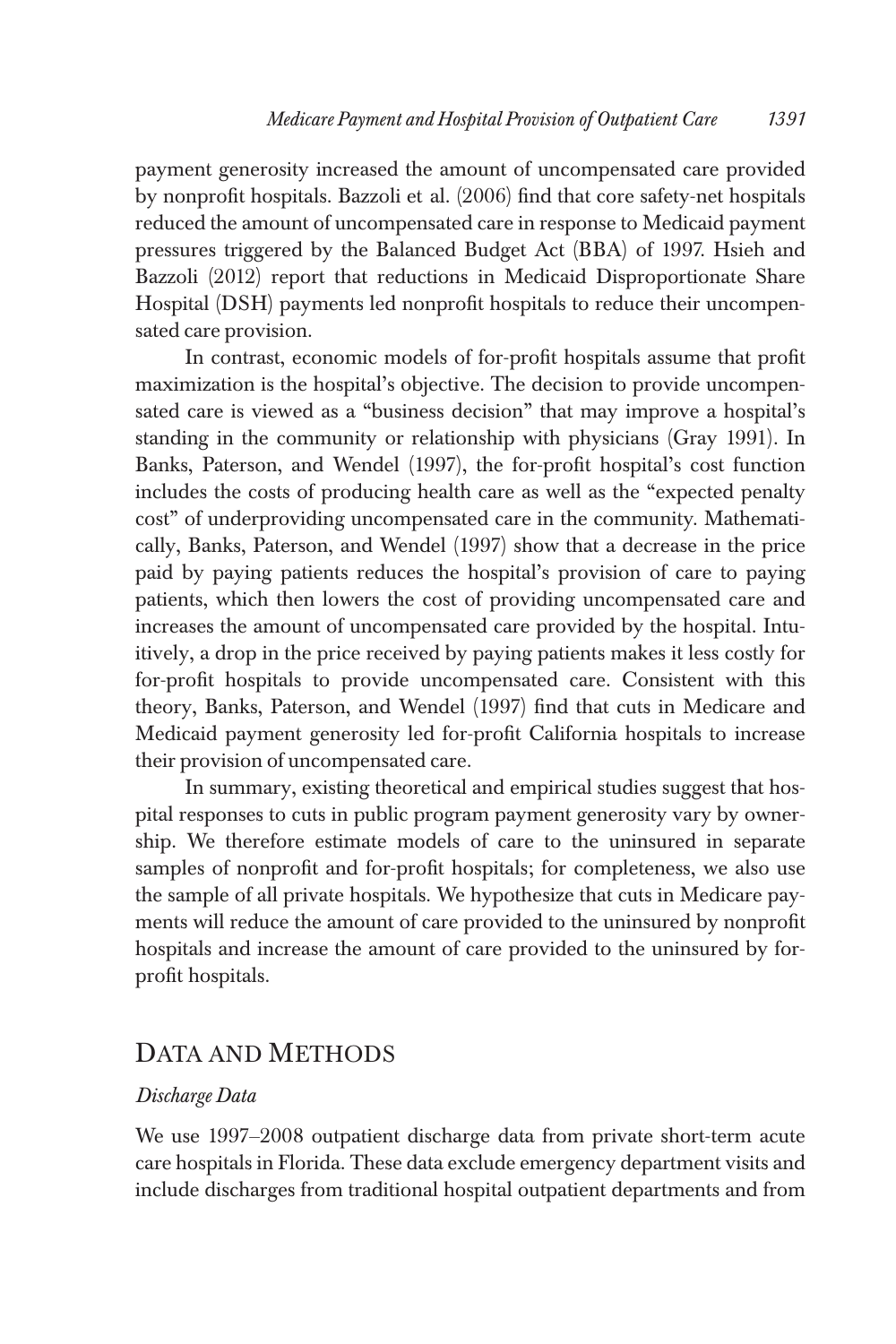hospital-owned freestanding clinics. It is not possible to separate the latter two groups. Changes in hospital care provided to the uninsured in this state are especially relevant as Florida is estimated to have nearly 764,000 low-income persons in the coverage gap created by the state's decision not to expand Medicaid. Florida residents comprise 16 percent of the total 4.8 million such persons nationwide (KFF, 2013).

#### Measures of Outpatient Care Provided to the Uninsured

We construct several hospital-specific measures of outpatient care to the uninsured. We count discharges to uninsured patients when the principal payer is reported as either "charity care," a combined category labeled "self-pay/ underinsured/no third-party coverage or less than 30 percent estimated coverage," or "other state and local government;" we then calculate, for each hospital and year, the number of uninsured outpatient discharges and total charges for these discharges, and the share of all outpatient discharges and the share of all outpatient charges accounted for by uninsured patients. In constructing these measures, we exclude discharges that consist only of lab charges; our results are very similar when lab-only discharges are included. Charges are reported in 2008 dollars.

The selection of these payer categories is similar to prior studies on inpatient care provision to the uninsured; for example, Sloan, Morrisey, and Valvona (1988) measure the hospital's share of inpatients for whom the payer was either self-pay or no charge, Frank and Salkever (1991) measure charity care as the combined number of self-pay and charity discharges, and Currie and Fahr (2004) define uninsured discharges as self-pay, charity, no charge, and county indigent patients. If self-pay patients pay their bills, their inclusion may overstate the amount of charity care; however, it is reasonable to include this group as discharge records report only the expected payer at the time of discharge and as Frank and Salkever (1991) note, "hospitals presumably realize there is a high probability these individuals will not be able to pay their bills" (p. 436). Furthermore, Florida discharge data do not distinguish self-pay from underinsured.

We include discharges paid by "other state and local governments" following prior research on indigent hospital care financing in Florida ( Jackson and Beatty 2003). Florida statute delegates the responsibility of providing care to uninsured indigent persons to local counties; several counties use local property or sales taxes to support care for indigent residents who do not qualify for other programs. For example, Palm Beach County uses property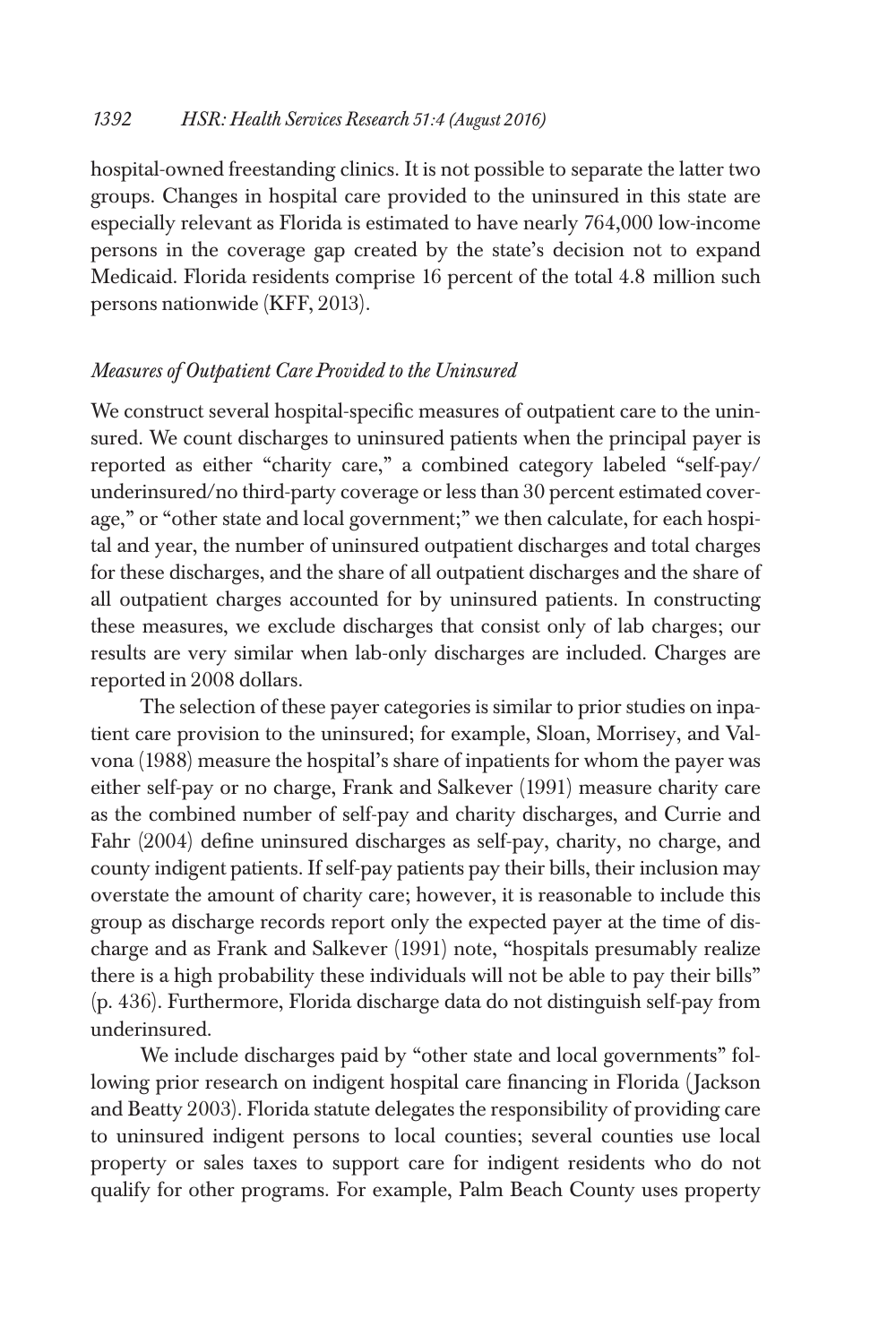tax revenues to pay local physicians and hospitals to provide care to the uninsured through a type of managed care program. Polk County funds care to the indigent provided by private hospitals and physicians through a sales tax. Furthermore, counties differ in how hospitals record the payer for those discharges where the local county program provides payment. For example, Broward County does not use the payer designation of "other government" for patients covered by the county indigent care program, while Miami-Dade County does use this designation ( Jackson and Beatty 2003, p. 111).

#### Measure of Medicare Payment Change

To examine the association between Medicare payment rate cuts and hospital outpatient care provision to the uninsured, we focus on the exogenous payment changes brought by the OPPS, which was established by the BBA of 1997 and went into effect in 2000. OPPS replaced the prior cost-based system of reimbursing hospital outpatient departments for services provided to Medicare patients with a new system of predetermined payment rates that apply to all procedures in a given group of outpatient services called an Ambulatory Payment Classification. Prior studies show that OPPS significantly lowered the overall generosity of Medicare payments for outpatient care and reduced the average Medicare payments for common outpatient surgical procedures in Florida (He and Mellor 2012).

Importantly, OPPS had differing effects on the size and even the direction of Medicare payment changes depending on both the hospital and the procedure. Depending on procedure- and hospital-specific rates prior to 2000, Medicare payment rates decreased under OPPS for some hospitals and procedures and increased for others. For this study, in which we wish to examine the overall impact of Medicare payment changes on each hospital, we follow prior research and examine the 10 most commonly used outpatient surgical procedures in hospital outpatient settings in 1999, the last year prior to OPPS. These 10 procedures represent about one-third of all surgical procedures performed in Florida hospital outpatient departments. There are more than 8,000 outpatient procedures and it is impractical to impute hospital-specific Medicare payment rates for all, especially in the pre-OPPS era.

He and Mellor (2012) developed an algorithm to impute the hospitalspecific changes in Medicare payment rates for these 10 procedures and report that payment rates decreased for all but one of these procedures between 1999 and 2004, the first year that OPPS was fully implemented; reductions range from 7 to 84 percent by procedure and average 22 percent (Table 1C, p. 736).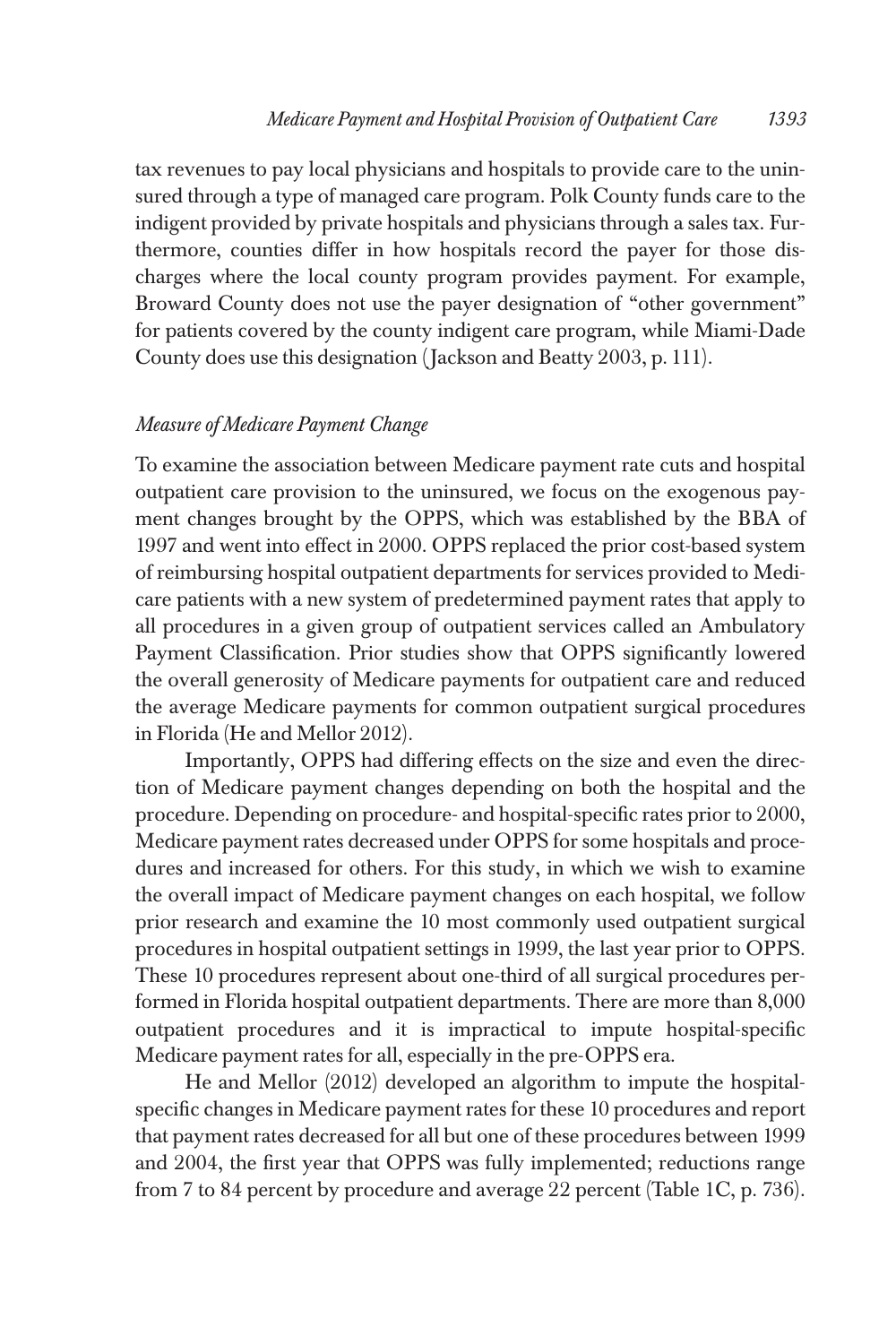Using results from this algorithm, we calculate each hospital's weighted-average Medicare payment across the top 10 procedures, where the weight is the number of times a given procedure was performed in the hospital outpatient department divided by the combined number of times all 10 procedures were performed in the hospital outpatient department. See the Appendix in He and Mellor (2012) for details on imputing the Medicare payment rates for common outpatient procedures before and after the implementation of OPPS. All payment data are reported in 2008 dollars.

Although the literature on charity care and uncompensated care identifies Medicaid provider payment as another relevant payment variable, our single-state study is not a good setting in which to examine this measure. Medicare and Medicaid DSH payments are another financial pressure examined in the literature; however, as Currie and Fahr (2004) note, hospitals can vary caseloads endogenously in response to DSH. They advise controlling for the effect of the DSH program by including the hospital's low-income caseload revenue at a baseline year (see also Duggan 2000). Hospital fixed effects, which we include in our models, effectively do this.

#### Other Measures

Our regression models include a number of control variables from various sources. As some prior studies report that increasing competition in the hospital market reduces the provision of uncompensated care (e.g., Thorpe and Phelps 1991), we control for market concentration with a county-level Herfindahl–Hirschman Index (HHI) calculated for each year from the hospital outpatient discharge records, similar to Thorpe and Phelps (1991) and Davidoff et al. (2000).

Following Currie and Fahr (2004), we also include controls for the predicted number of Medicaid patients and the predicted number of uninsured patients to account for other factors that may impact the hospital's treatment of the uninsured. Predicted Medicaid enrollment is calculated by using outpatient discharge records to estimate a linear probability model of whether the patient had Medicaid coverage, where race and ethnicity, sex, age dummies, and four-digit zip code dummies are the explanatory variables. This model is estimated separately for each year of discharge records, and then the estimated coefficients from each year's model are applied to each hospital's discharges from 1997, the baseline year in the sample, to predict the number of patients that would be eligible for Medicaid in subsequent years. The predicted number of uninsured patients is constructed in a similar manner. The use of a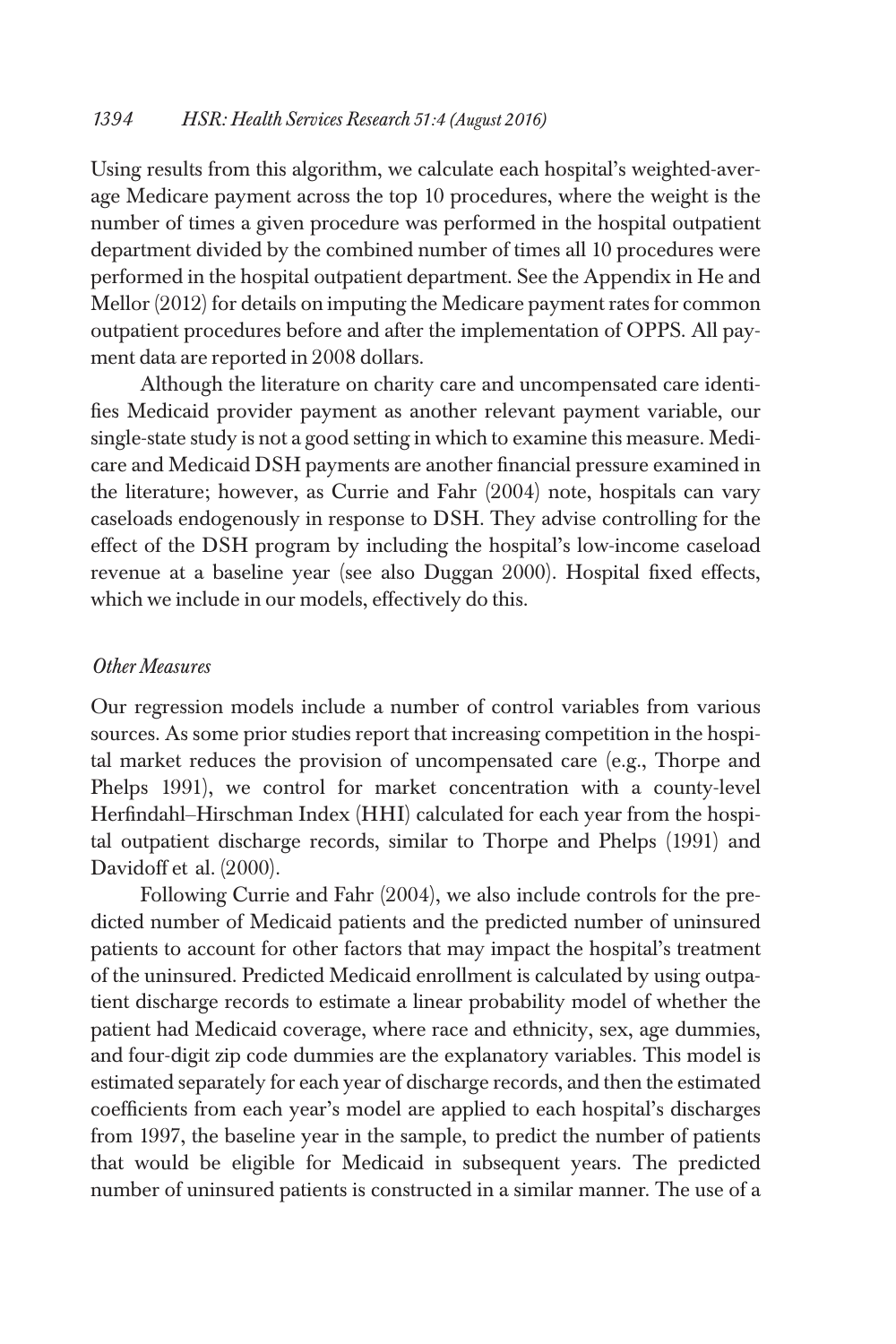baseline sample of patients makes these predicted patient counts independent of changes in discharges caused by other factors throughout the study period.

We include additional county-level controls such as the percent of the population aged 65 and up in each year, the annual unemployment rate, and annual median household income (in 2008 dollars). These variables capture the effects of changing demand for care by the uninsured, which may decrease with Medicare enrollment and increase with worsening economic circumstances. Population data were obtained from the U.S. Census Bureau; economic data were obtained from the Bureau of Labor Statistics Local Area Unemployment reports and the March Current Population Survey. To capture differences in the supply of care, we control for the number of physicians per capita in the county-year (obtained from the Area Resource File), and the hospital's teaching status and bed size (obtained from Florida's annual Hospital Beds and Services List).

Finally, to gauge the direct effect of Medicare payment cuts on hospitals' care provision to the Medicare population, we construct several hospital- and year-specific measures of outpatient care provided to Medicare fee-for-service (FFS) patients: the number of Medicare FFS outpatient discharges, the total charges for these discharges, and the shares of all outpatient discharges and all outpatient charges accounted for by Medicare FFS patients. Here, we also exclude discharges that consist only of lab charges and report charges in 2008 dollars.

#### Estimation Strategy

We first examine whether our measure of Medicare payments had the potential to reduce the hospital's revenue from treating Medicare patients. The discharge data do not include measures of payments to hospitals from Medicare, so we focus on two related measures: discharges of Medicare patients and charges associated with these discharges. We use these data to estimate equation (1):

Medicare Care<sub>ht</sub> = 
$$
\alpha_0 + \alpha_1 \log(\text{Medicare OP payment}_{ht}) + Z_{ct} \prod +X_{ht} \Gamma
$$
  
+  $\lambda_t + \alpha_h + \varepsilon_{ht}$  (1)

Medicare Care is one of four measures: the log of the number of discharges, the log of total charges, and the share of discharges and the share of charges accounted for by Medicare FFS patients. We focus on Medicare FFS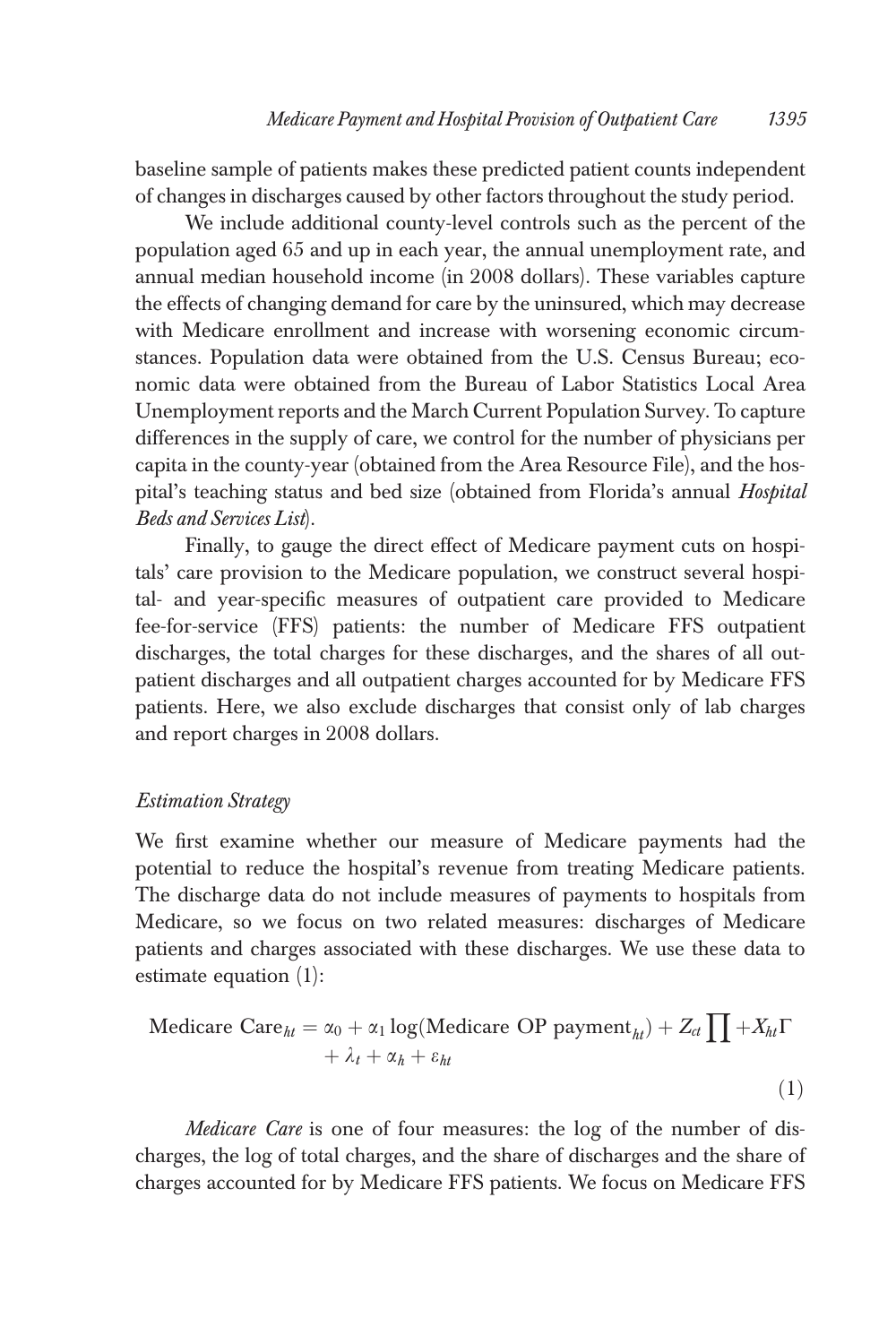as the changes triggered by OPPS should not affect patients covered by plans that use other payment arrangements. In our data it is not possible to separate managed care plans that use discounted fee-for-service from those that use capitation.

We then test our main hypotheses by estimating equation  $(2)$ :

Uninsured Care<sub>ht</sub> = 
$$
\alpha_0 + \alpha_1 \log(\text{Medicare OP payment}_{ht}) + Z_{ct} \prod +X_{ht} \Gamma
$$
  
+  $\lambda_t + \alpha_h + \varepsilon_{ht}$  (2)

The dependent variable is one of four measures of outpatient care provided to the uninsured: the log of uninsured discharges, the log of total uninsured charges, plus the share of discharges and the share of charges accounted for by uninsured patients.

The key explanatory variable in all models is *Medicare OP Payment<sub>ht</sub>*, the weighted-average Medicare reimbursement rate for the 10 most common outpatient surgical procedures, defined for hospital h in year t.  $Z_{ct}$  is a set of county-year-level controls (such as median household income, unemployment rate, and other variables described earlier) and  $X_{ht}$  is a set of hospitalyear-level controls (bed size, teaching status). Controls included in equation (2) but not equation (1) are the HHI, the predicted number of Medicaid patients, and the predicted number of uninsured patients. Both equations include year fixed effects and hospital fixed effects ( $\lambda_t$  and  $\alpha_h$ ). The year fixed effects capture important sources of time-series variation in the provision of care to the uninsured, sources that are common to all hospitals (e.g., Medicaid provider payment rates). The hospital fixed effects capture time-invariant factors that determine the provision of care to the uninsured and are specific to the hospital (e.g., controls for DSH payments, as described earlier). We estimate the models with data from 1997 to 2008 but excluding 2000–2003 because OPPS was phased-in gradually during those years. The coefficients of interest are  $\alpha_1$ . For each estimate of  $\alpha_1$ , we report robust standard errors first clustered by hospital and then by county.

### RESULTS

#### Descriptive Statistics

Figure 1 illustrates patterns in the provision of outpatient care to the uninsured by all private short-term acute hospitals in Florida. The top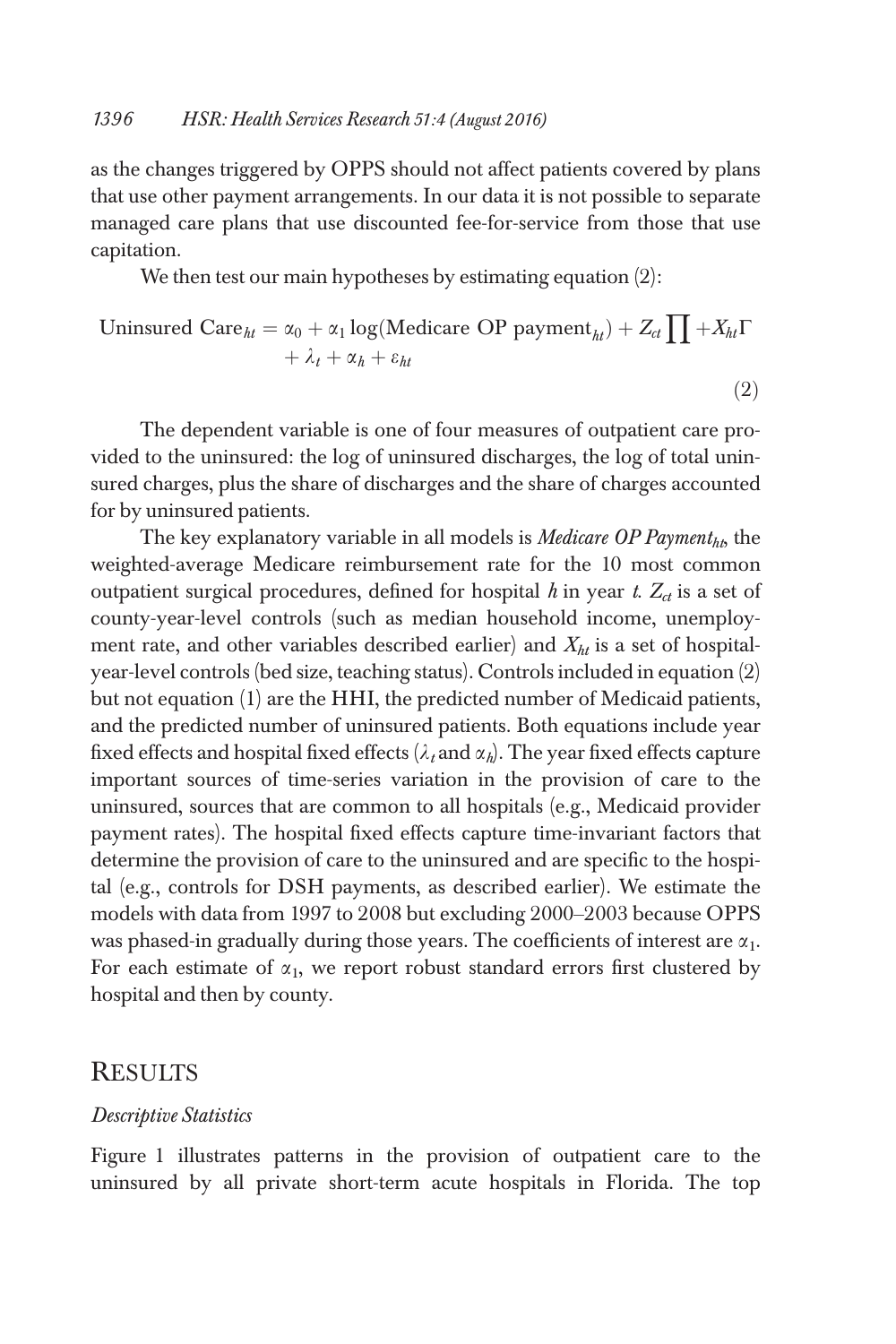



panel shows that the number of outpatient discharges of uninsured patients reached a high of 73,065 in 2004 before falling to 61,793 by 2008. Nonprofit hospitals treated more uninsured patients than for-profit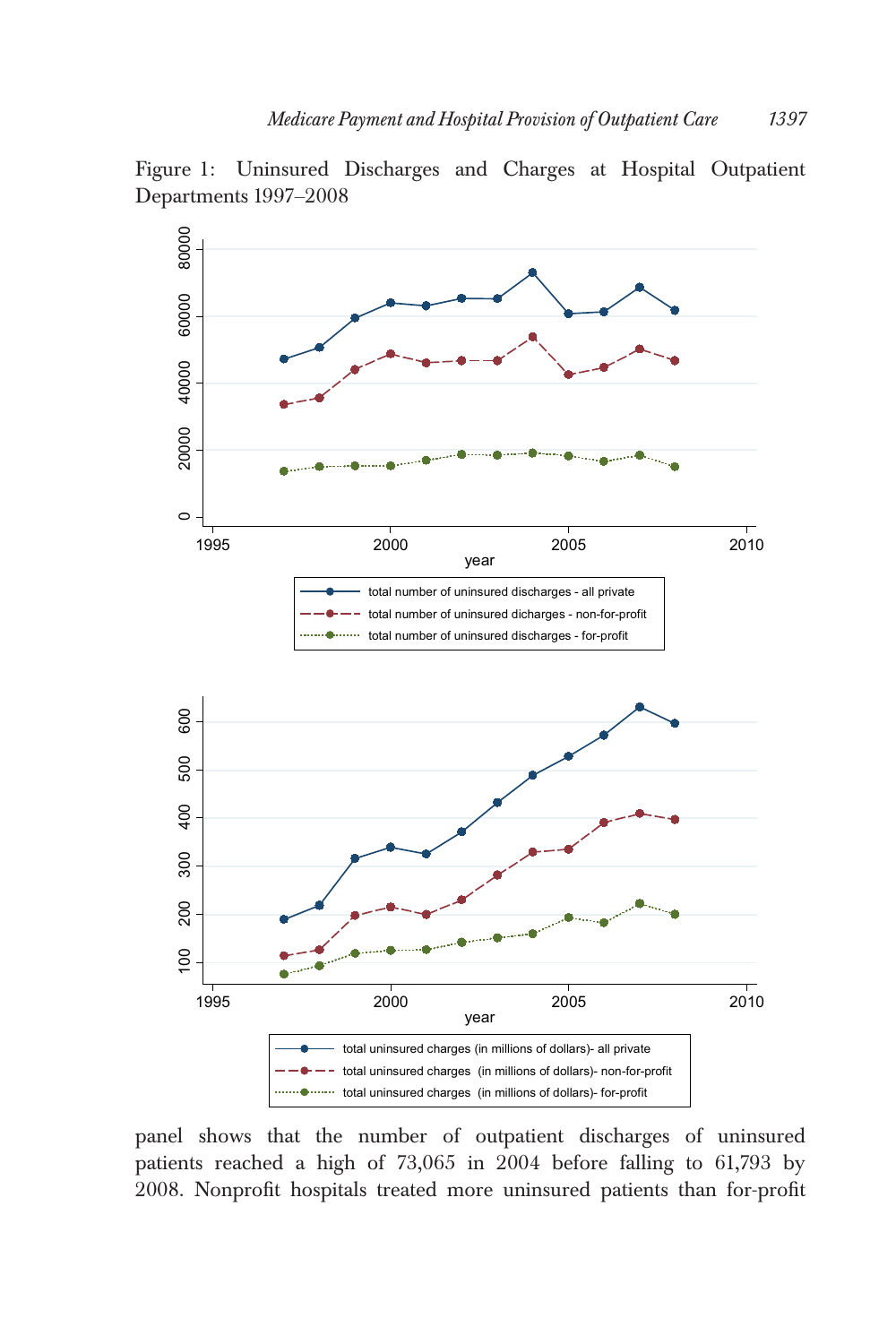hospitals. In 2008, there were 46,792 outpatient discharges of uninsured patients at nonprofit hospitals and 15,001 at for-profit hospitals. The bottom panel shows uninsured outpatient charges by year and hospital ownership. Total uninsured charges increased over time for all private hospitals and both nonprofit and for-profit hospitals. In 2008, uninsured outpatient charges at private hospitals amounted to \$596.7 million. Total charges were greater and grew faster in nonprofit hospitals relative to for-profit hospitals.

Table 1 reports summary statistics for the measures of care provided to the uninsured and the explanatory variables. The average nonprofit hospital had 588 uninsured outpatient discharges per year while the average for-profit hospital reported 202 uninsured outpatient discharges. Total charges averaged about \$4 million per hospital per year at nonprofit hospitals, about twice the amount at for-profit hospitals. Shares of discharges and total charges accounted for by the uninsured averaged 5 and 6 percent, respectively, in nonprofit hospitals, each a percentage point above the average among for-profit

|                                                            | <b>All Private Hospitals</b><br>$(n = 1,091)$ | Nonprofit Hospitals<br>$(n = 507)$ | For-Profit Hospitals<br>$(n = 584)$ |
|------------------------------------------------------------|-----------------------------------------------|------------------------------------|-------------------------------------|
| Dependent variables                                        |                                               |                                    |                                     |
| Uninsured discharges                                       | 381.6 (613.3)                                 | 588.2 (811.2)                      | 202.2(250.5)                        |
| Uninsured charges<br>(millions of $2008$ \$)               | 2.9(4.0)                                      | 4.0(5.1)                           | 2.0(2.2)                            |
| Share of discharges for<br>the uninsured                   | 0.05(0.05)                                    | 0.05(0.05)                         | 0.04(0.05)                          |
| Share of charges for the<br>uninsured                      | 0.05(0.06)                                    | 0.06(0.05)                         | 0.05(0.06)                          |
| <b>Explanatory variables</b>                               |                                               |                                    |                                     |
| Medicare payment rate                                      | 644.0 (276.2)                                 | 695.0 (276.4)                      | 599.8 (268.4)                       |
| <b>HHI</b>                                                 | 0.27(0.21)                                    | 0.26(0.21)                         | 0.27(0.21)                          |
| Predicted Medicaid                                         | 580.3 (862.1)                                 | 821.2 (1,186.2)                    | 371.1 (272.1)                       |
| Predicted uninsured                                        | 350.9(506.1)                                  | 493.7 (678.3)                      | 226.9 (215.4)                       |
| Percent age $65+$                                          | 18.6(6.6)                                     | 18.2(6.6)                          | 19.1(6.6)                           |
| Unemployment rate                                          | 4.6(1.5)                                      | 4.5(1.4)                           | 4.7(1.5)                            |
| Median household<br>income $(2008 \text{ } \frac{\pi}{6})$ | 40,740 (6,985)                                | 40,629 (6,866)                     | 40,836 (7,093)                      |
| Physicians per capita                                      | 2.3(0.9)                                      | 2.4(0.9)                           | 2.2(0.8)                            |
| Teaching status                                            | 0.04(0.20)                                    | 0.09(0.29)                         | 0.00(0.00)                          |
| Acute beds                                                 | 256.8 (157.6)                                 | 306.8 (193.2)                      | 213.4 (99.9)                        |

Table 1: Descriptive Statistics, 1997–2008

Notes. Sample means and standard deviations (in parentheses) are calculated based on the period from 1997 to 2008. See text for details.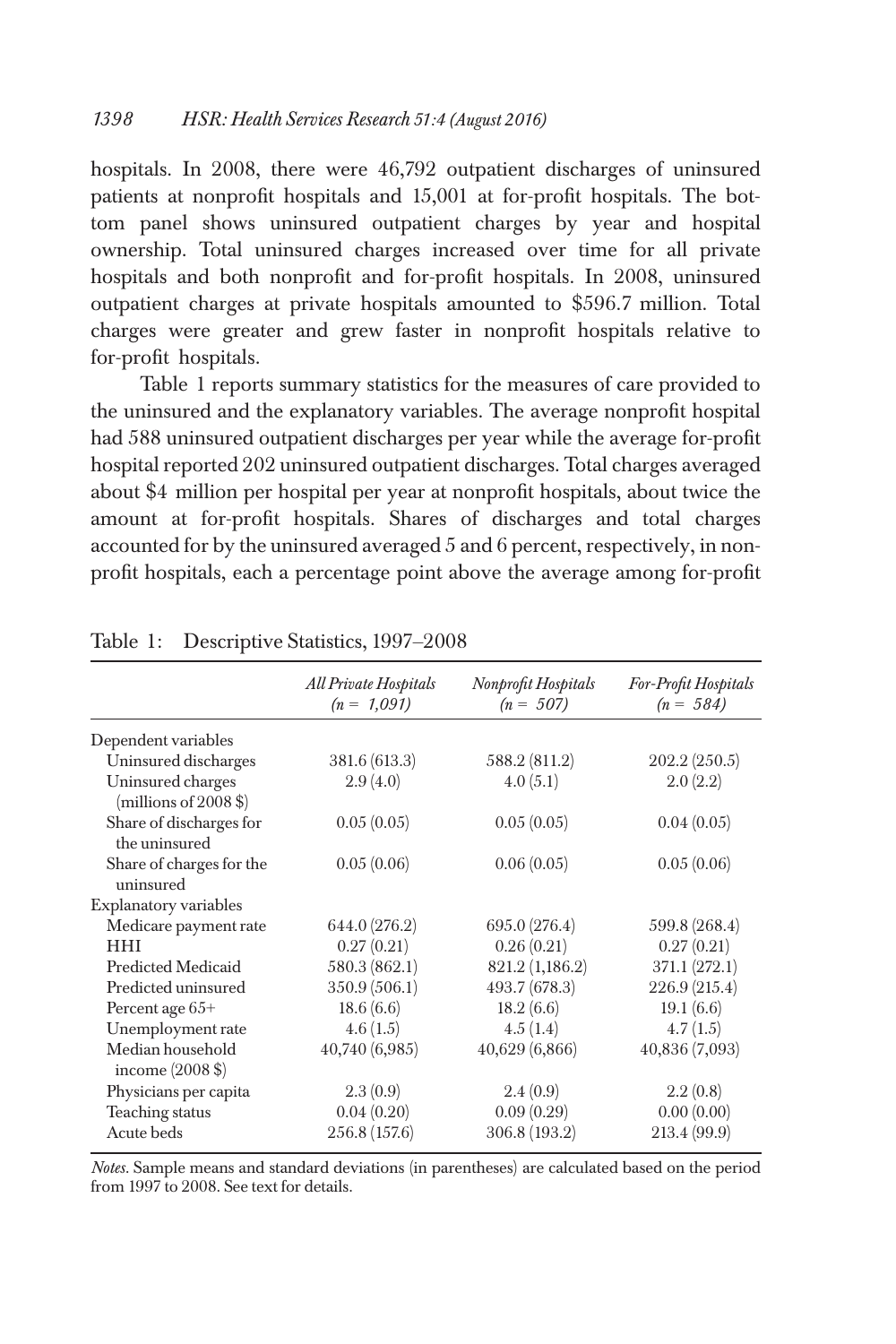hospitals. The Medicare payment rate averaged \$695 and \$600 for nonprofit and for-profit hospitals, respectively.

We identify some of the most common CPT codes on the outpatient discharge records of uninsured patients. Appendix Table A1 reports the CPT codes associated with the 25 most common procedures in 2008; these procedures account for 41 percent of the principal procedures appearing on outpatient discharge records of uninsured patients in that year. The five most common CPTs account for about 20 percent of all procedures the uninsured receive in Florida hospital outpatient departments. These are fetal nonstress tests (CPT 59025), blood draws (CPT 36415), an endoscopic test to examine the lining of the esophagus (CPT 43239), and colonoscopy (CPTs 45378 and 45380). Several different colonoscopy procedures appear among the 25 most common CPTs; together these constitute almost 8 percent of all procedures on the hospital outpatient discharge records of uninsured patients in 2008. A number of the top 25 procedures include biopsies of the esophagus, breast, colon, and liver; these account for more than 10 percent of procedures. The data suggest that much of the outpatient care provided to the uninsured is preventive or diagnostic care. For example, CPTs 45378, 45380, 45385, 45384 are used in colorectal cancer screening and CPT 36415 is used in screening for diabetes, anemia, sexually transmitted diseases, and prostate cancer, among others.

#### Multivariate Regression Results

Table 2 reports the estimated coefficients on Medicare payment from equation (1); the results demonstrate that Medicare payment cuts had the potential to reduce hospital revenue from treating Medicare patients. In the full sample, the coefficient on Medicare payment is positive and significant in three of the four models; thus, decreases in Medicare payments were associated with decreases in the total counts and sums of Medicare charges as well as the shares of charges and discharges accounted for by Medicare FFS patients. We see comparable patterns in the payment coefficient estimates in subsamples of nonprofit and for-profit hospitals, although the coefficients are less precisely estimated.

Table 3 reports key coefficient estimates for equation (2), where the dependent variables represent outpatient care provided to uninsured patients (Tables A2, A3, and A4 in the online appendix report all coefficient estimates). In models estimated with the full set of private hospitals, the payment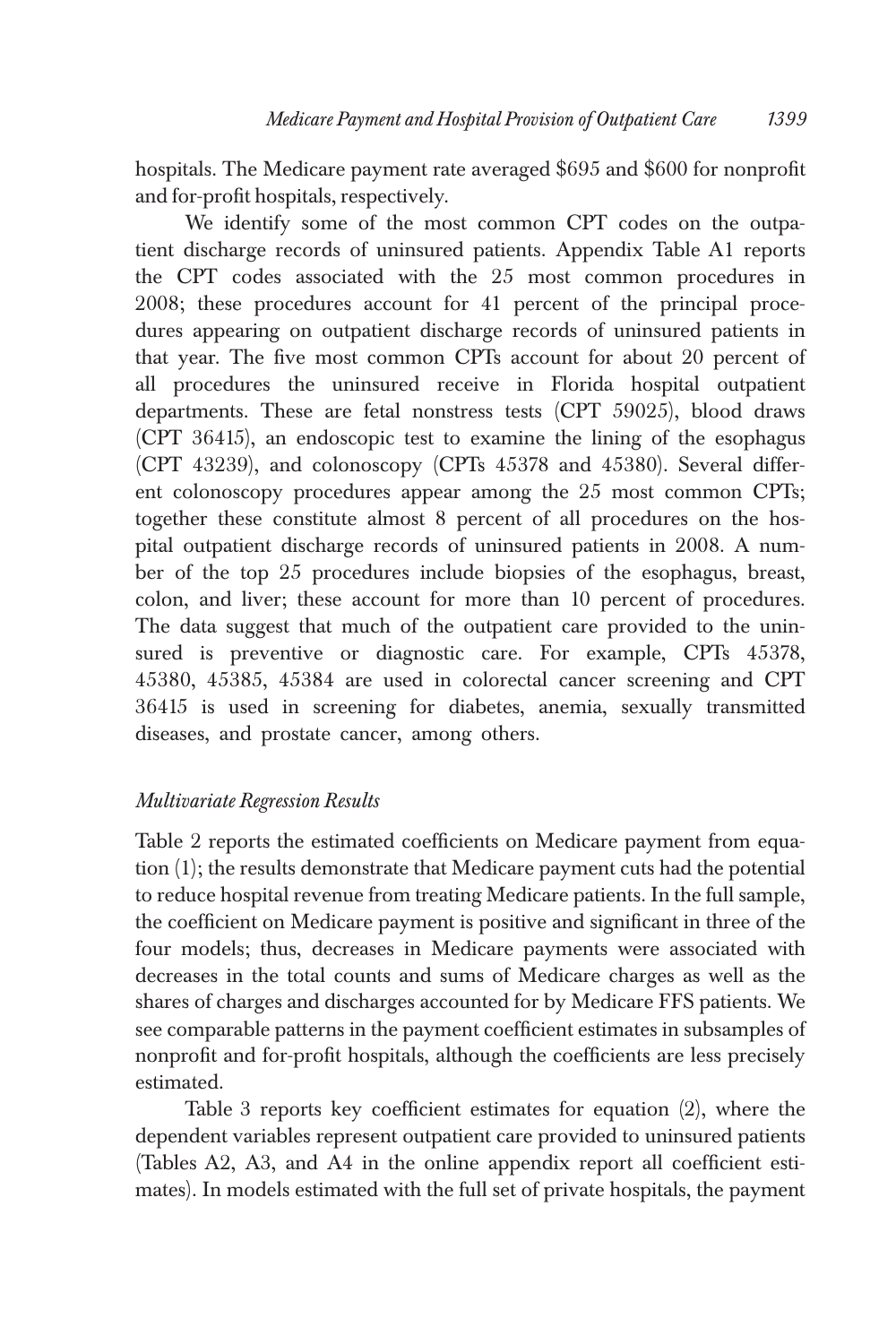|                                                           | log (Medicare<br>Discharges) | log (Medicare<br>Charges) | Share of Discharges for<br>Medicare Pts | Share of Charges for<br>Medicare Pts |
|-----------------------------------------------------------|------------------------------|---------------------------|-----------------------------------------|--------------------------------------|
| All private hospitals (154 hospitals, 1,144 observations) |                              |                           |                                         |                                      |
| log(Medicare)                                             | 0.33                         | 0.49                      | 3.47                                    | 3.68                                 |
| Payment)                                                  | [0.20]                       | [0.25]                    | $[1.97]$                                | $[1.56]^{**}$                        |
|                                                           | [0.17]                       | $[0.23]$ **               | $[1.57]^{**}$                           | $[1.36]^{**}$                        |
| Nonprofit hospitals (84 hospitals, 544 observations)      |                              |                           |                                         |                                      |
| log(Medicare)                                             | 0.12                         | 0.39                      | 3.11                                    | 2.02                                 |
| Payment)                                                  | [0.36]                       | [0.43]                    | [2.73]                                  | [2.77]                               |
|                                                           | [0.31]                       | [0.21]                    | [3.39]                                  | [3.35]                               |
| For-profit hospitals (85 hospitals, 600 observations)     |                              |                           |                                         |                                      |
| log (Medicare                                             | 0.33                         | 0.48                      | 3.04                                    | 4.04                                 |
| Payment)                                                  | [0.25]                       | [0.30]                    | [2.60]                                  | $[1.91]^{**}$                        |
|                                                           | [0.23]                       | [0.31]                    | [1.79]                                  | $[1.54]^{**}$                        |

Table 2: Regression Models of Outpatient Care to Medicare Fee-for-Service Patients: Estimated Coefficients on Medicare Payment

Notes. All models also include controls for the percent of the county population age 65 and up, the county unemployment rate and its square, median household income in the county and its square, physicians per capita in the county and its square, the number of acute care beds in the hospital, an indicator for teaching hospitals, plus hospital fixed effects and year fixed effects. Robust standard errors clustered by hospital are shown in the first row of brackets, and robust standard errors clustered by county are shown in the second row of brackets. Statistical significance indicated by \*\* for .05 level.

coefficients are not statistically significant, and the signs of the estimates are mixed. We next split the sample and allow the payment effects to vary by ownership type, as predicted by theory. Among nonprofit hospitals, we find that decreases in Medicare payments are associated with a statistically significant reduction in total charges for the uninsured (column 2;  $p < .05$ ) and a marginally significant decline in the share of charges accounted for by the uninsured (column 4;  $p < .10$ ). For example, a 1 percent decrease in the Medicare payment measure is associated with a 1.03 percent decrease in total uninsured charges; for the average nonprofit hospital, this represents a decrease of \$20,200 in the annual charges associated with the outpatient care of uninsured patients.

Among for-profit hospitals, we find that reductions in Medicare payments are associated with statistically significant increases in the share of discharges and the share of charges (columns 3 and 4) associated with uninsured patients. For example, a 1 percent decrease in Medicare payment is associated with a 1.2 percentage point increase in the share of uninsured discharges. For the average for-profit hospital, this represents an increase from 4 to 5 percent. This is a sizeable effect; however, note that the share of uninsured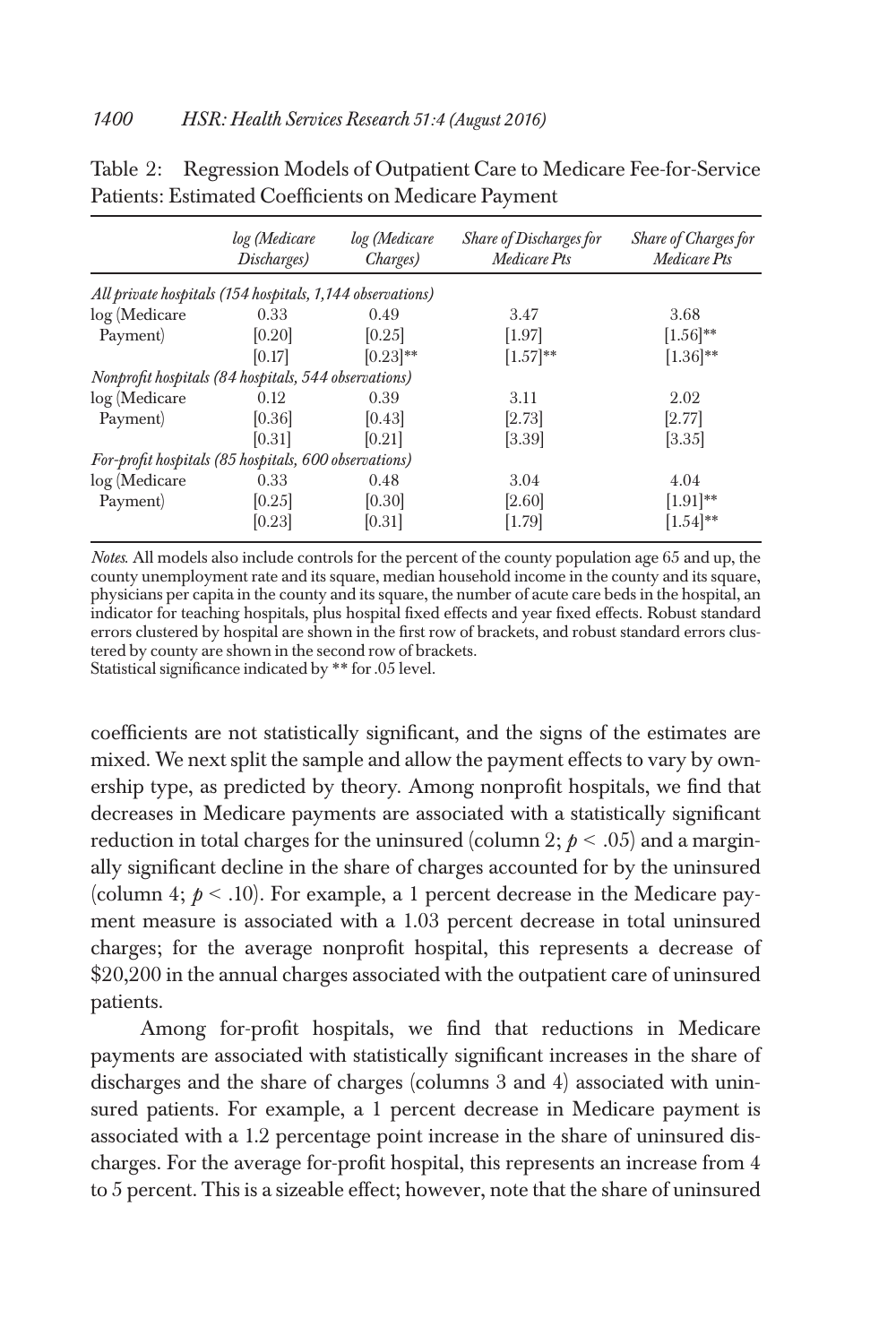|                                                           | log (Uninsured<br>Discharges) | log (Uninsured<br>Charges) | Share of Discharges for<br>the Uninsured | Share of Charges for<br>the Uninsured |
|-----------------------------------------------------------|-------------------------------|----------------------------|------------------------------------------|---------------------------------------|
| All private hospitals (146 hospitals, 1,091 observations) |                               |                            |                                          |                                       |
| log (Medicare                                             | 0.08                          | 0.29                       | $-0.58$                                  | $-0.90$                               |
| Payment)                                                  | [0.17]                        | [0.26]                     | [0.80]                                   | $[1.07]$                              |
|                                                           | [0.21]                        | [0.37]                     | [0.42]                                   | [0.63]                                |
| log (Predicted                                            | 0.63                          | 0.53                       | 3.39                                     | 3.59                                  |
| Uninsured)                                                | $[0.13]$ ***                  | $[0.16]^{***}$             | $[0.71]$ ***                             | $[0.77]$ ***                          |
|                                                           | $[0.12]$ ***                  | $[0.13]$ ***               | $[0.70]$ ***                             | $[0.65]$ ***                          |
| Nonprofit hospitals (77 hospitals, 507 observations)      |                               |                            |                                          |                                       |
| log (Medicare                                             | 0.37                          | 1.03                       | 1.28                                     | 2.22                                  |
| Payment)                                                  | [0.23]                        | $[0.49]$ **                | [0.85]                                   | $[1.24]$                              |
|                                                           | [0.24]                        | $[0.45]$ **                | [0.80]                                   | [1.19]                                |
| log (Predicted                                            | 1.19                          | 1.23                       | 6.29                                     | 6.60                                  |
| Uninsured)                                                | $[0.24]$ ***                  | $[0.39]$ ***               | $[1.35]***$                              | $[1.48]$ ***                          |
|                                                           | $[0.21]$ ***                  | $[0.22]$ ***               | $[1.34]$ ***                             | $[1.26]$ ***                          |
| For-profit hospitals (84 hospitals, 584 observations)     |                               |                            |                                          |                                       |
| log (Medicare                                             | $-0.12$                       | $-0.13$                    | $-1.20$                                  | $-1.95$                               |
| Payment)                                                  | [0.16]                        | [0.18]                     | [0.91]                                   | $\left[1.13\right]$                   |
|                                                           | [0.16]                        | [0.21]                     | $[0.58]^{**}$                            | $[0.91]$ **                           |
| log (Predicted                                            | 0.21                          | 0.04                       | 1.67                                     | 1.52                                  |
| Uninsured)                                                | [0.14]                        | [0.15]                     | $[0.63]^{**}$                            | [0.78]                                |
|                                                           | [0.14]                        | [0.17]                     | $[0.60]$ ***                             | $[0.68]^{**}$                         |

Table 3: Regression Models of Outpatient Care to the Uninsured: Estimated Coefficients on Medicare Payment

Notes. All models also include controls for the percent of the county population age 65 and up, the county unemployment rate and its square, median household income in the county and its square, physicians per capita in the county and its square, a county-based Herfindahl–Hirschman Index of market concentration (HHI), the predicted number of Medicaid patients, the number of acute care beds in the hospital, an indicator for teaching hospitals, plus hospital fixed effects and year fixed effects. Robust standard errors clustered by hospital are shown in the first row of brackets, and robust standard errors clustered by county are shown in the second row of brackets. See Appendix Tables A2, A3, and A4 for the estimated coefficients of the other variables in the model. Statistical significance indicated by \*\*\* for .01 level and \*\* for .05 level.

discharges could rise simply because of a decline in the number of discharges paid by other payers, such as Medicare. For this reason, together with the lack of a significant association between Medicare payment and the number of uninsured discharges at for-profits (column 1 of Table 3) and the evidence in Table 2, we do not interpret the statistically significant increase in the uninsured share as an increase in the absolute amount of care provided by for-profit hospitals to the uninsured.

In Table 3, we also report the estimated coefficients on the predicted uninsured variable given its strong association with hospital provision of care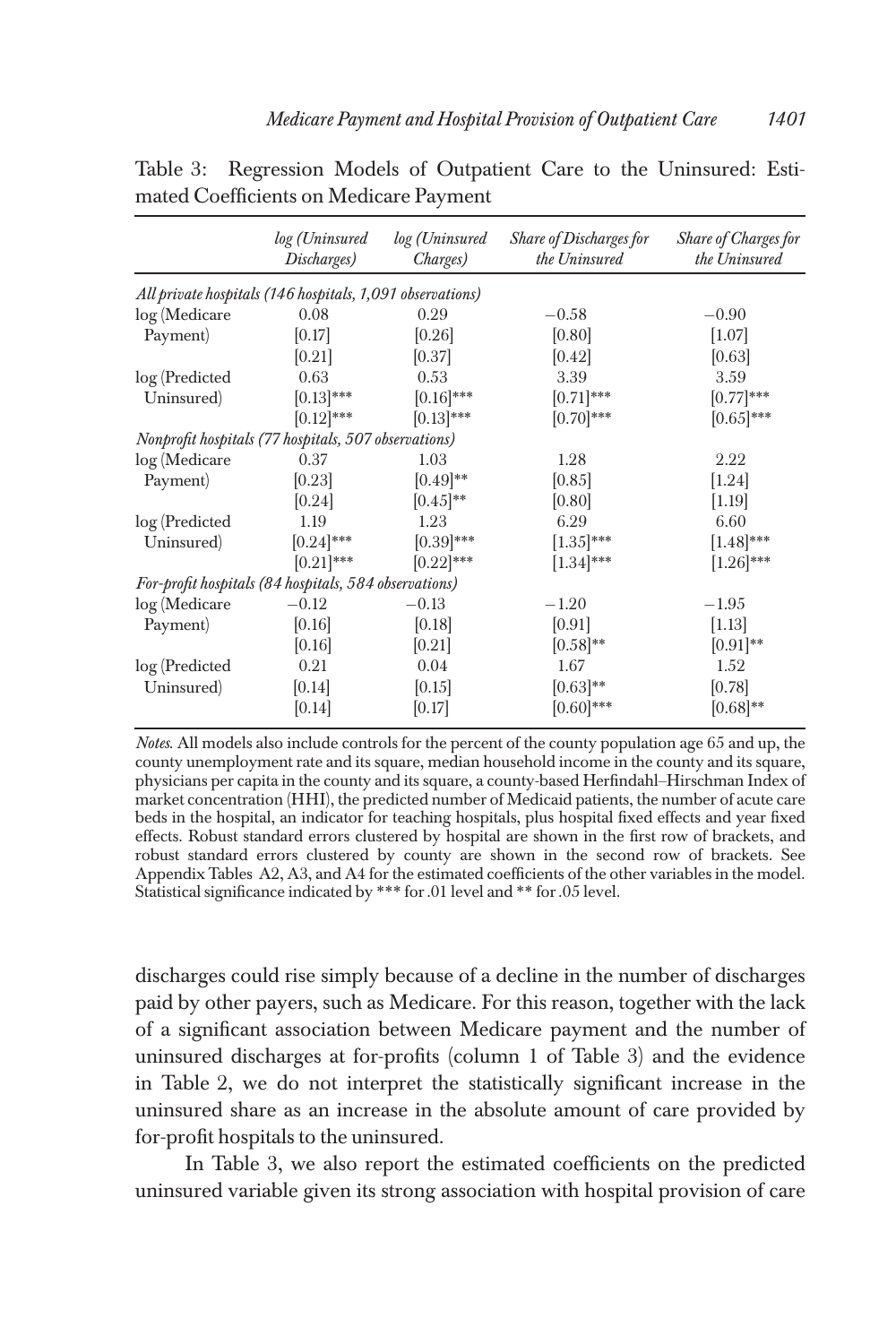to this group. The estimated coefficients are positive and most are statistically significant. For example, a 1 percent decrease in the predicted number of uninsured persons is associated with a 1.2 percent decrease in uninsured discharges and charges at nonprofit hospitals.

We examined the sensitivity of our main results to several changes in the model specifications (see Table A4 in the online appendix). In one test, we dropped possibly endogenous controls such as hospital bed size, teaching status, and physicians per capita. In another, we added a control for annual Medicare managed care penetration in the county; this reduces the sample size as this measure is not available for 2006 and 2007. Finally, we estimated the models using a sample that includes the period when OPPS was phased-in (2001–2004). We continue to see that Medicare payment cuts are associated with decreased provision of care to the uninsured by nonprofit hospitals, even though the Medicare payment coefficients are somewhat smaller and less precisely estimated in a few cases.

### DISCUSSION

Uninsured patients treated at Florida hospitals between 1997 and 2008 comprise 5 percent of outpatient discharges and charges per hospital, per year. We find that reductions in Medicare hospital outpatient payments reduce outpatient care (measured in total charges) provided to the uninsured at nonprofit hospitals. We do not observe a significant decrease in the number of uninsured discharges, suggesting that hospitals reduce care on the intensive (but not extensive) margin. At for-profit hospitals, Medicare payment decreases are associated with a significant increase in the share of outpatient care provided to the uninsured. Because the number of uninsured discharges does not also increase, this is likely driven by declining numbers of Medicare patients.

A key advantage of our study is that we exploit an exogenous change in Medicare outpatient payments using hospital- and year-specific payment data. However, we note some limitations. First, our study examines hospitals in one state. Florida's large population and large number of hospitals may lessen some concerns about generalizability; however, Florida has a relatively high proportion of for-profit hospitals, so the profiles of the average nonprofit and for-profit hospital in Florida may differ somewhat from the rest of the country. This may affect how hospitals of different ownership types behave, especially strategically. Thus, our results may not be representative of the entire United States.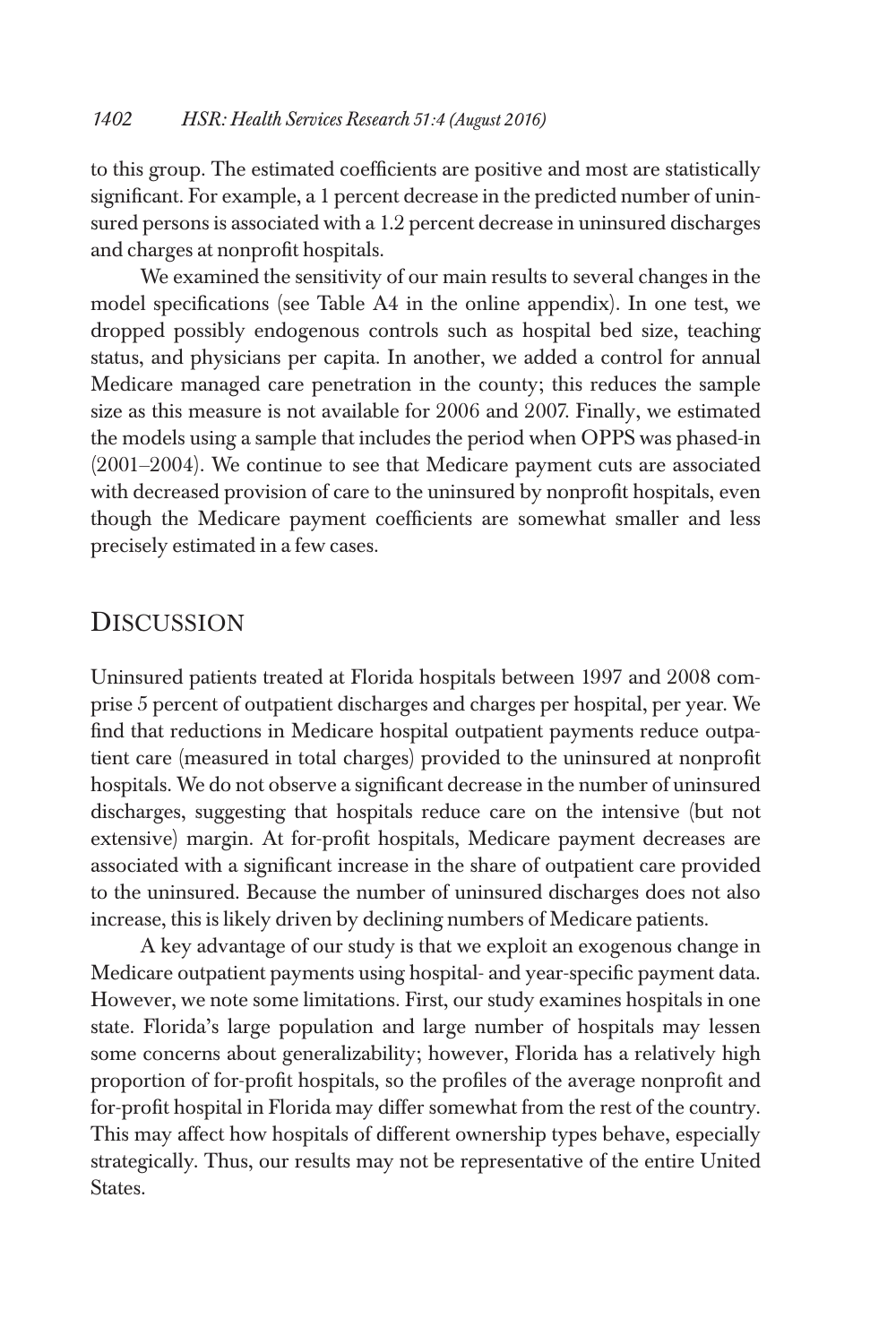Another limitation is that, as in similar studies, our measure of uninsured discharges may include some self-pay patients who are well-off enough to pay their bills. Their inclusion makes our dependent variable noisy. Furthermore, suppose that for-profit hospitals respond to Medicare cuts by treating fewer poor uninsured patients and simultaneously seeking high-income self-pay patients; although the former contradicts the conceptual framework described earlier, the two responses could offset one another so that overall, the total number of uninsured patients at for-profit hospitals is unchanged. Thus, separating paying uninsured patients may have implications for theory and policy. Discharge records lack amounts paid by patients, so we cannot use that information to identify paying patients. Instead, we use the best available proxy for patient income to explore this further. Using self-pay discharges, we calculate average median income in the patient's county of residence separately for hospitals in each ownership category. The average median income is very similar at for-profit and nonprofit hospitals (\$45,213 and \$45,269, respectively, over the sample period) and the difference is statistically insignificant ( $p = .9$ ). This is true for each individual year in our sample, too  $(p$ -values range from .4 to .8). Thus, the evidence is not consistent with for-profits treating self-pay patients who are wealthier than those treated at nonprofits. Future research that distinguishes wealthy self-pay patients from the rest of the uninsured would be valuable.

Our results have important policy implications. With the full implementation of the ACA, hospitals nationwide can expect to experience cuts in Medicare payment rates and Medicare and Medicaid DSH payments. In 19 states, including Florida, these cuts will likely take place without an expansion of the Medicaid program, leaving millions uninsured. Given our finding that nonprofit hospitals decreased outpatient care of the uninsured in response to Medicare rate cuts, communities dominated by nonprofit hospitals may experience reductions in the supply of outpatient care to the uninsured. The potential reduction raises a number of questions beyond the scope of this study, such as whether uninsured patients will seek care from other types of providers and if providers will respond with reductions in care quality, in addition to quantity. It is also important to examine the potential long-term consequences on health and health care costs, as outpatient care to the uninsured includes various preventive and diagnostic care procedures. Future research should more carefully explore these issues in the wake of the ACA.

Finally, it is worth noting that the predicted number of uninsured is strongly associated with hospital provision of outpatient care for the unin-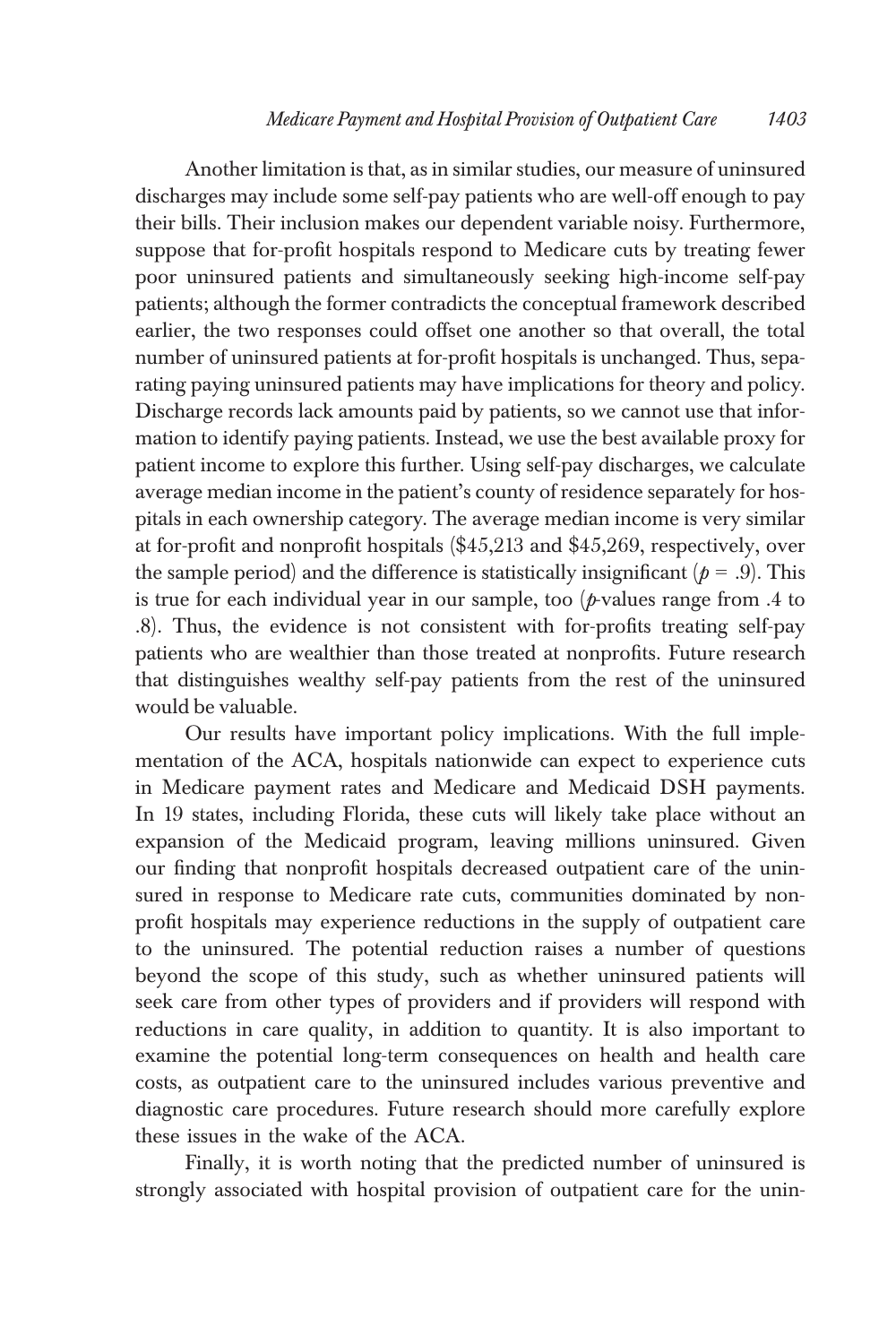#### 1404 HSR: Health Services Research 51:4 (August 2016)

sured, especially among nonprofits. This may imply that policies to reduce the number of uninsured could bring meaningful reductions in nonprofit hospitals' provision of outpatient care to the uninsured. As many ACA provisions reduce the number of uninsured, a fuller examination of the law's provisions regarding Medicare payments to hospitals should consider the effects of declining numbers of uninsured persons. Doing so would help determine whether the full set of policy changes lessens the need for hospital care to the uninsured, and not just the incentives for certain hospitals to provide such care.

### ACKNOWLEDGMENTS

Joint Acknowledgment/Disclosure Statement: The authors gratefully acknowledge financial support from the Robert Wood Johnson Foundation's Changes in Healthcare Financing and Organization (HCFO) initiative and the Schroeder Center for Health Policy at the College of William & Mary. Bethany Welstead provided excellent research assistance. The authors have no financial conflicts of interest and no other such disclosures to make.

Disclosures: None. Disclaimers: None.

## **REFERENCES**

- AHA (American Hospital Association). 2013. Uncompensated Hospital Care Cost Fact Sheet. January.
- Banks, D. A., M. Paterson, and J. Wendel. 1997. "Uncompensated Hospital Care: Charitable Mission or Profitable Business Decision?" Health Economics 6: 133-43.
- Bazzoli, G. J., R. C. Lindrooth, R. Kang, and R. Hasnain-Wynia. 2006. "The Influence of Health Policy and Market Factors on the Hospital Safety Net." Health Services Research 41 (4): 1160–80.
- CDC/NCHS (Centers for Disease Control and Prevention/National Center for Health Statistics). 2013a. National Hospital Ambulatory Medical Care Survey: 2010 Emergency Department Summary Tables. [accessed on January 2, 2014]. Available at [www.cdc.](http://www.cdc.gov/nchs/data/ahcd/nhamcs_emergency/2010_ed_web_tables.pdf) [gov/nchs/data/ahcd/nhamcs\\_emergency/2010\\_ed\\_web\\_tables.pdf](http://www.cdc.gov/nchs/data/ahcd/nhamcs_emergency/2010_ed_web_tables.pdf)
- CDC/NCHS (Centers for Disease Control and Prevention/National Center for Health Statistics). 2013b. National Hospital Ambulatory Medical Care Survey: 2010 Outpatient Department Summary Tables. [accessed on January 2, 2014]. Available at [www.cdc.gov/nchs/data/ahcd/nhamcs\\_outpatient/2009\\_opd\\_web\\_tables.pdf](http://www.cdc.gov/nchs/data/ahcd/nhamcs_outpatient/2009_opd_web_tables.pdf)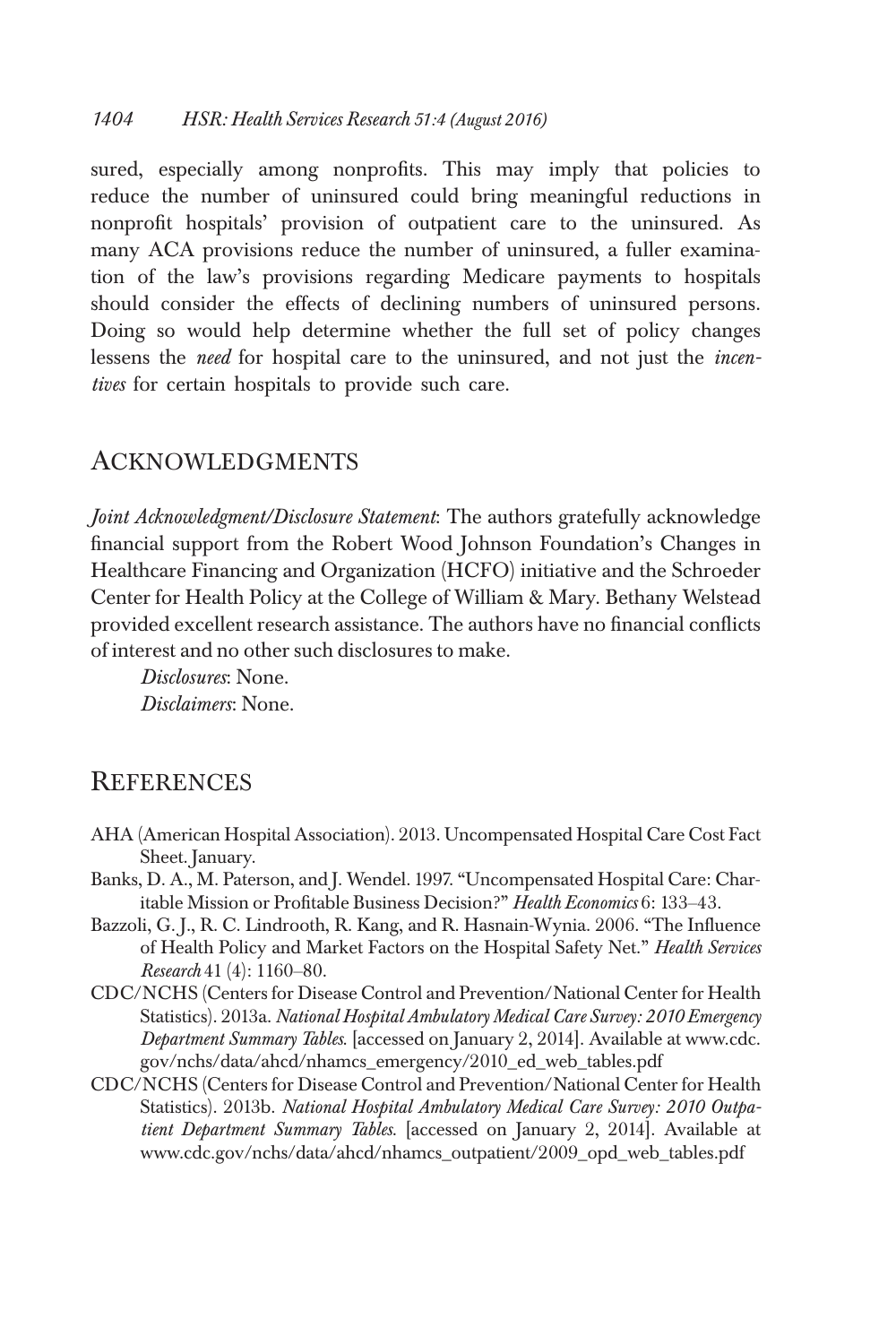- CDC/NCHS (Centers for Disease Control and Prevention/National Center for Health Statistics). 2013c. Number of Discharges from Short-Stay Hospitals and of Days of Care, with Average Length of Stay and Standard Error, by Principal Expected Source of Payment, Sex, Age, and Geographic Region: United States, 2010; National Hospital Discharge Survey, Data Highlights—Selected Tables. [accessed on January 2, 2014]. Available at [www.cdc.gov/nchs/nhds/nhds\\_tables.htm#expected](http://www.cdc.gov/nchs/nhds/nhds_tables.htm#expected)
- Currie, J., and J. Fahr. 2004. "Hospitals, Managed Care, and the Charity Caseload in California." Journal of Health Economics 23: 421–42.
- Davidoff, A. J., A. T. LoSasso, G. J. Bazzoli, and S. Zuckerman. 2000. "The Effect of Changing State Health Policy on Hospital Uncompensated Care." Inquiry 37 (3): 253–67.
- Duggan, M. 2000. "Hospital Ownership and Public Medical Spending." Quarterly Journal of Economics 115 (4): 1343–73.
- Frank, R. G., and D. S. Salkever. 1991. "The Supply of Charity Services by Nonprofit Hospitals: Motives and Market Structure." RAND Journal of Economics 22 (3): 430–45.
- Garmon, C. 2009. "Hospital Competition and Charity Care." Forum for Health Economics and Policy 12 (1): 2.
- Gray, B. H. 1991. The Profit Motive and Patient Care: The Changing Accountability of Doctors and Hospitals. Cambridge, MA: Harvard University Press.
- Gruber, J. 1994. "The Effect of Competitive Pressure on Charity: Hospital Responses to Price Shopping in California." Journal of Health Economics 13 (2): 183-211.
- He, D., and J. M. Mellor. 2012. "Hospital Volume Responses to Medicare's Outpatient Prospective Payment System: Evidence from Florida." Journal of Health Economics 31 (5): 730–43. doi:[10.1016/j.jhealeco.2012.06.001.](http://dx.doi.org/10.1016/j.jhealeco.2012.06.001)
- Hsieh, H., and G. J. Bazzoli. 2012. "Medicaid Disproportionate Share Hospital Payment: How Does It Impact Hospitals' Provision of Uncompensated Care?" Inquiry 49: 254–67.
- Jackson, C. A., and A. Beatty. 2003. Organization and Financing of Indigent Hospital Care in South Florida. (Technical Report No. 106). Santa Monica, CA: RAND Corporation.
- KFF (Kaiser Family Foundation). 2013. The Coverage Gap: Uninsured Poor Adults in States That Do Not Expand Medicaid. (Issue Brief). Kaiser Foundation Commission on Medicaid and the Uninsured [accessed on January 2, 2014]. Available at [kff.org/](http://kff.org/health-reform/issue-brief/the-coverage-gap-uninsured-poor-adults-in-states-that-do-not-expand-medicaid/) [health-reform/issue-brief/the-coverage-gap-uninsured-poor-adults-in-states-that](http://kff.org/health-reform/issue-brief/the-coverage-gap-uninsured-poor-adults-in-states-that-do-not-expand-medicaid/)[do-not-expand-medicaid/](http://kff.org/health-reform/issue-brief/the-coverage-gap-uninsured-poor-adults-in-states-that-do-not-expand-medicaid/)
- MedPAC. 2009. "Report to the Congress: Medicare Payment Policy" [accessed on June 3, 2010]. Available at [http://www.medpac.gov/documents/reports/Mar05\\_](http://www.medpac.gov/documents/reports/Mar05_EntireReport.pdf?sfvrsn=0) [EntireReport.pdf?sfvrsn=0](http://www.medpac.gov/documents/reports/Mar05_EntireReport.pdf?sfvrsn=0)
- Sloan, F. A., M. A. Morrisey, and J. Valvona. 1988. "Hospital Care for the 'Self-Pay' Patient." Journal of Health Politics, Policy, and Law 13 (1): 83-102. doi[:10.1215/](http://dx.doi.org/10.1215/03616878-13-1-83) [03616878-13-1-83.](http://dx.doi.org/10.1215/03616878-13-1-83)
- Thorpe, K. E., and C. E. Phelps. 1991. "The Social Role of Not-for-Profit Organizations: Hospital Provision of Charity Care." Economic Inquiry 29: 472-84.